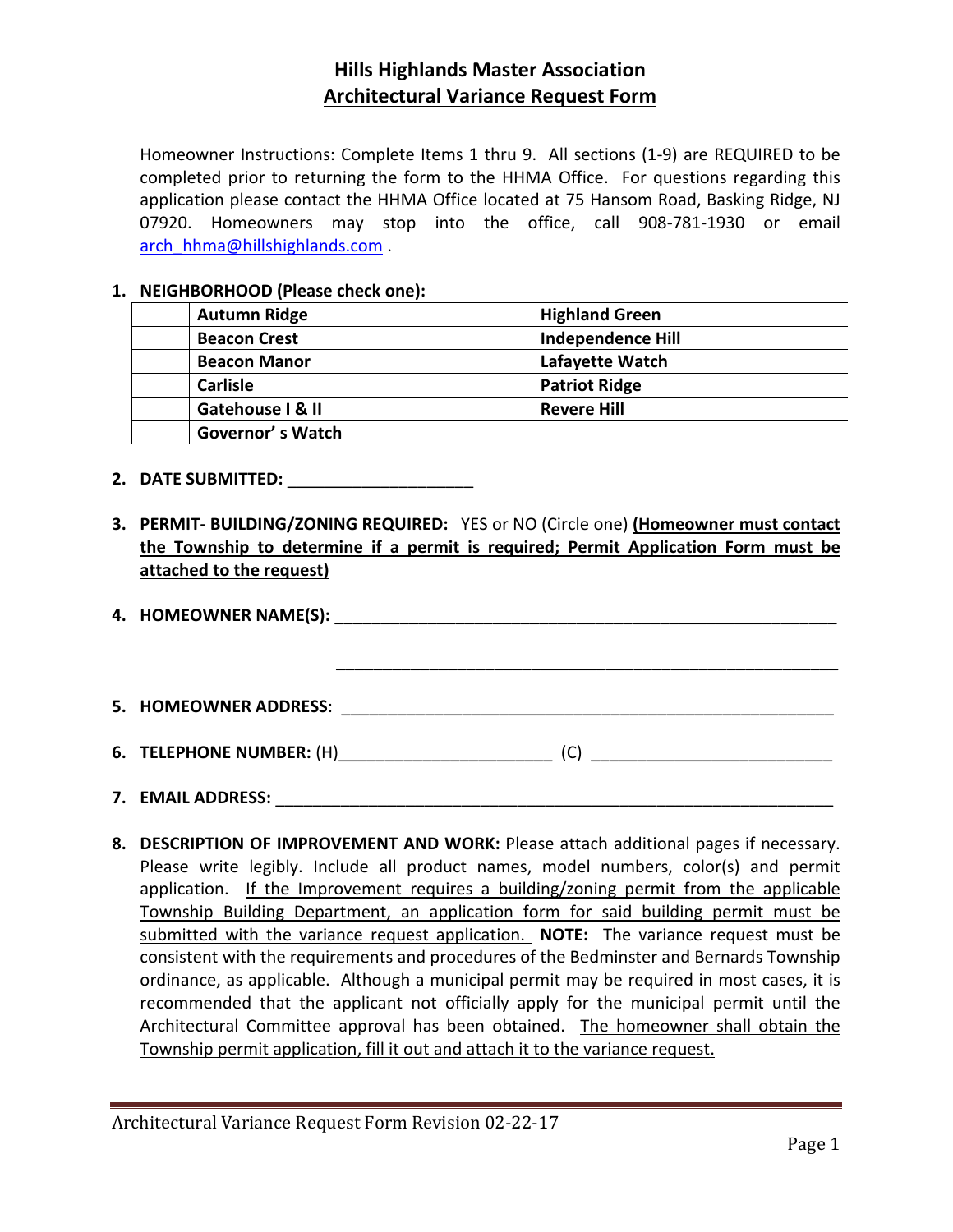## **Hills Highlands Master Association Architectural Variance Request Form**

**8.** Con't - Once the application is approved by the Architectural Review Committee, the homeowner should officially apply for the permit. Approval of a variance request by the Architectural Review Committee does not mean approval by the Township.

**9.** Modifications to the exterior may require you to provide a copy of a survey of your lot.

\_\_\_\_\_\_\_\_\_\_\_\_\_\_\_\_\_\_\_\_\_\_\_\_\_\_\_\_\_\_\_\_\_\_\_\_\_\_\_\_\_\_\_\_\_\_\_\_\_\_\_\_\_\_\_\_\_\_\_\_\_\_\_\_\_\_\_\_\_\_\_\_\_\_\_ \_\_\_\_\_\_\_\_\_\_\_\_\_\_\_\_\_\_\_\_\_\_\_\_\_\_\_\_\_\_\_\_\_\_\_\_\_\_\_\_\_\_\_\_\_\_\_\_\_\_\_\_\_\_\_\_\_\_\_\_\_\_\_\_\_\_\_\_\_\_\_\_\_\_\_

\_\_\_\_\_\_\_\_\_\_\_\_\_\_\_\_\_\_\_\_\_\_\_\_\_\_\_\_\_\_\_\_\_\_\_\_\_\_\_\_\_\_\_\_\_\_\_\_\_\_\_\_\_\_\_\_\_\_\_\_\_\_\_\_\_\_\_\_\_\_\_\_\_\_\_ \_\_\_\_\_\_\_\_\_\_\_\_\_\_\_\_\_\_\_\_\_\_\_\_\_\_\_\_\_\_\_\_\_\_\_\_\_\_\_\_\_\_\_\_\_\_\_\_\_\_\_\_\_\_\_\_\_\_\_\_\_\_\_\_\_\_\_\_\_\_\_\_\_\_\_ \_\_\_\_\_\_\_\_\_\_\_\_\_\_\_\_\_\_\_\_\_\_\_\_\_\_\_\_\_\_\_\_\_\_\_\_\_\_\_\_\_\_\_\_\_\_\_\_\_\_\_\_\_\_\_\_\_\_\_\_\_\_\_\_\_\_\_\_\_\_\_\_\_\_\_ \_\_\_\_\_\_\_\_\_\_\_\_\_\_\_\_\_\_\_\_\_\_\_\_\_\_\_\_\_\_\_\_\_\_\_\_\_\_\_\_\_\_\_\_\_\_\_\_\_\_\_\_\_\_\_\_\_\_\_\_\_\_\_\_\_\_\_\_\_\_\_\_\_\_\_ \_\_\_\_\_\_\_\_\_\_\_\_\_\_\_\_\_\_\_\_\_\_\_\_\_\_\_\_\_\_\_\_\_\_\_\_\_\_\_\_\_\_\_\_\_\_\_\_\_\_\_\_\_\_\_\_\_\_\_\_\_\_\_\_\_\_\_\_\_\_\_\_\_\_\_ \_\_\_\_\_\_\_\_\_\_\_\_\_\_\_\_\_\_\_\_\_\_\_\_\_\_\_\_\_\_\_\_\_\_\_\_\_\_\_\_\_\_\_\_\_\_\_\_\_\_\_\_\_\_\_\_\_\_\_\_\_\_\_\_\_\_\_\_\_\_\_\_\_\_\_ \_\_\_\_\_\_\_\_\_\_\_\_\_\_\_\_\_\_\_\_\_\_\_\_\_\_\_\_\_\_\_\_\_\_\_\_\_\_\_\_\_\_\_\_\_\_\_\_\_\_\_\_\_\_\_\_\_\_\_\_\_\_\_\_\_\_\_\_\_\_\_\_\_\_\_ \_\_\_\_\_\_\_\_\_\_\_\_\_\_\_\_\_\_\_\_\_\_\_\_\_\_\_\_\_\_\_\_\_\_\_\_\_\_\_\_\_\_\_\_\_\_\_\_\_\_\_\_\_\_\_\_\_\_\_\_\_\_\_\_\_\_\_\_\_\_\_\_\_\_\_ \_\_\_\_\_\_\_\_\_\_\_\_\_\_\_\_\_\_\_\_\_\_\_\_\_\_\_\_\_\_\_\_\_\_\_\_\_\_\_\_\_\_\_\_\_\_\_\_\_\_\_\_\_\_\_\_\_\_\_\_\_\_\_\_\_\_\_\_\_\_\_\_\_\_\_ \_\_\_\_\_\_\_\_\_\_\_\_\_\_\_\_\_\_\_\_\_\_\_\_\_\_\_\_\_\_\_\_\_\_\_\_\_\_\_\_\_\_\_\_\_\_\_\_\_\_\_\_\_\_\_\_\_\_\_\_\_\_\_\_\_\_\_\_\_\_\_\_\_\_\_ \_\_\_\_\_\_\_\_\_\_\_\_\_\_\_\_\_\_\_\_\_\_\_\_\_\_\_\_\_\_\_\_\_\_\_\_\_\_\_\_\_\_\_\_\_\_\_\_\_\_\_\_\_\_\_\_\_\_\_\_\_\_\_\_\_\_\_\_\_\_\_\_\_\_\_ \_\_\_\_\_\_\_\_\_\_\_\_\_\_\_\_\_\_\_\_\_\_\_\_\_\_\_\_\_\_\_\_\_\_\_\_\_\_\_\_\_\_\_\_\_\_\_\_\_\_\_\_\_\_\_\_\_\_\_\_\_\_\_\_\_\_\_\_\_\_\_\_\_\_\_ \_\_\_\_\_\_\_\_\_\_\_\_\_\_\_\_\_\_\_\_\_\_\_\_\_\_\_\_\_\_\_\_\_\_\_\_\_\_\_\_\_\_\_\_\_\_\_\_\_\_\_\_\_\_\_\_\_\_\_\_\_\_\_\_\_\_\_\_\_\_\_\_\_\_\_ \_\_\_\_\_\_\_\_\_\_\_\_\_\_\_\_\_\_\_\_\_\_\_\_\_\_\_\_\_\_\_\_\_\_\_\_\_\_\_\_\_\_\_\_\_\_\_\_\_\_\_\_\_\_\_\_\_\_\_\_\_\_\_\_\_\_\_\_\_\_\_\_\_\_\_ \_\_\_\_\_\_\_\_\_\_\_\_\_\_\_\_\_\_\_\_\_\_\_\_\_\_\_\_\_\_\_\_\_\_\_\_\_\_\_\_\_\_\_\_\_\_\_\_\_\_\_\_\_\_\_\_\_\_\_\_\_\_\_\_\_\_\_\_\_\_\_\_\_\_\_

#### **NOTIFICATION OF CONTIGUOUS NEIGHBORS:**

You must notify your contiguous neighbors and obtain signatures as proof of notification. Contiguous neighbors are defined as neighbors with whom you share a property line. A contiguous neighbor shall also include the neighbor who lives directly across the street or behind you in your same subdivision who will be able to view the variance. Each neighbor must see specific plans and must sign this form before it is deemed complete. **Signature is only confirming notification and does not constitute agreement.** If you cannot obtain signatures from the neighbors, you may submit a copy of a letter or email that was sent to your neighbor as notification or contact the office for assistance.

If your neighbor has concerns/objections about the proposed project, instruct them to document the objection and submit to the Management Office. The document will be shared with the Committee along with the request form. If the concern is over-ruled by the Committee, that neighbor may request Alternative Dispute Resolution at their own cost.

| <b>Neighbor</b> | <b>Print Name</b> | <b>Address</b> | Signature |
|-----------------|-------------------|----------------|-----------|
| #1              |                   |                |           |
| #2              |                   |                |           |
| #3              |                   |                |           |
| #4              |                   |                |           |

Architectural Variance Request Form Revision 02-22-17